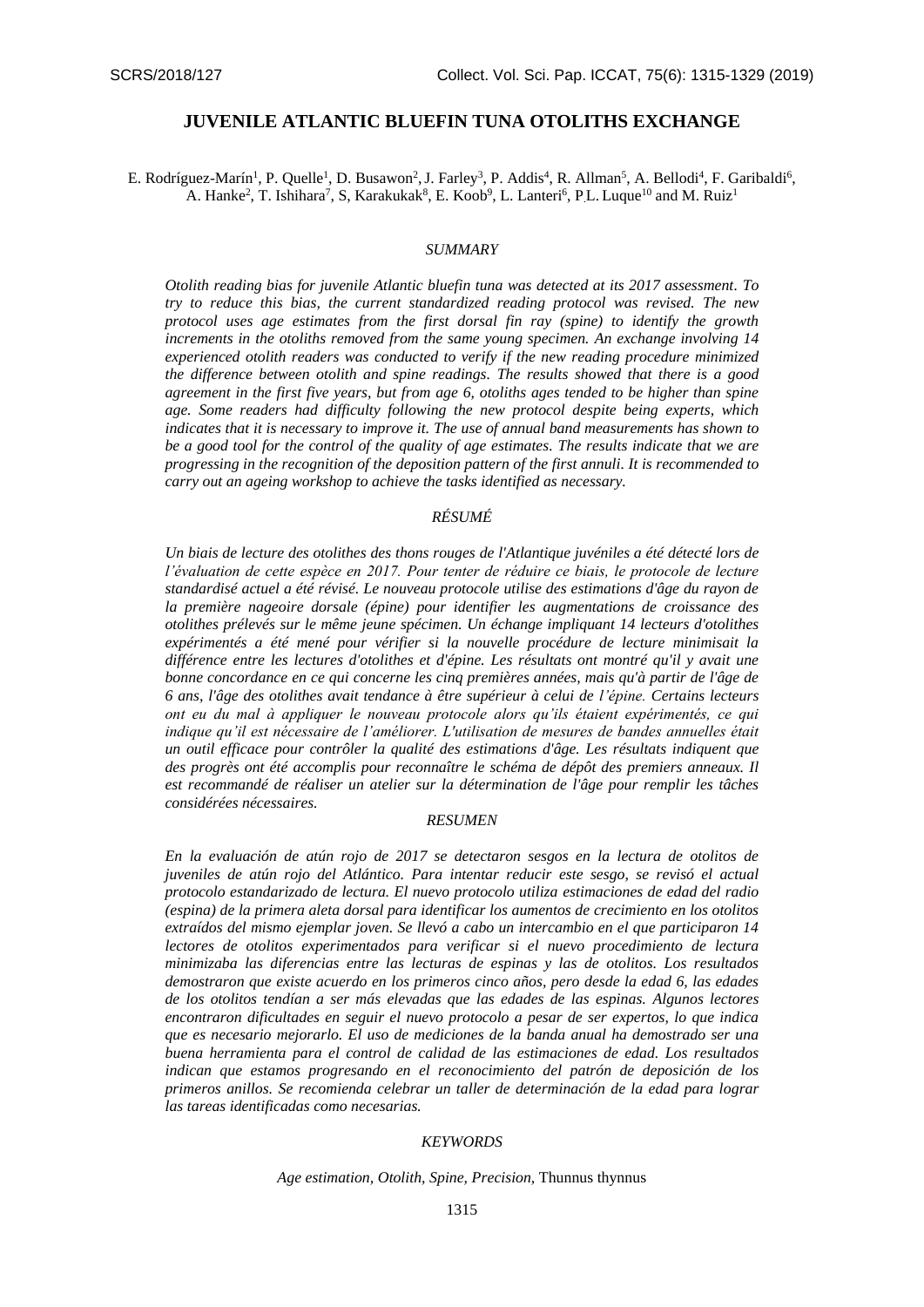#### **1. Introduction**

Estimating the age of Atlantic bluefin tuna *(Thunnus thynnus*, BFT) from counts of annuli in otoliths has been validated and age interpretation protocols along with inter-calibration experiences have been carried out (Neilson and Campana 2008; Secor *et al*. 2014; Rodriguez-Marin *et al.* 2014; Busawon *et al*. 2015). However, otolith reading bias was detected at the 2017 Atlantic bluefin tuna assessment meeting (Anon. 2017). This bias indicated an overestimation of the age due to the presence of sub-annual bands in the otoliths during the first years of life of this species. A revised protocol for reading otoliths has been prepared to avoid this bias in determining age (SCRS/2018/126). This protocol aims to improve the reading criteria for the first few annuli, which are the most difficult to interpret.

The revised protocol uses age estimates from the first dorsal fin radius (spine) to identify the growth bands in otoliths of the same specimen (SCRS/2018/126). The spine has been used because the age of juvenile BFT is easier to estimate using this calcified structure and because it allows the tracking of the cohorts better than by using the otolith (Anon. 2017). This report presents the results of an inter-laboratory aging exchange conducted to determine if the revised protocol eliminates the positive age bias and provides similar age from otoliths and spines in juvenile BFT.

### **2. Material and Methods**

To test the new ageing protocol, a collection of 129 digital images of otoliths sections was prepared. All images had a scale bar for magnification reference and used Tiff-format to allow raster layers to be added so that each reader could annotate the image. The straight fork length (SFL) of the specimens ranged from 50 to 200 cm with the majority being 50 to 140 cm SFL (**Figure 1**). Specimens were captured in the East Atlantic management area, including the Mediterranean. Otoliths were prepared following the protocol described in Busawon *et al.* (2015). Otolith opaque bands were counted and only Y-type sections were used. Otolith images were prepared using reflected light. A template, created to assist reading (SCRS/2018/126), was included in some images  $(n = 27)$ . It was recommended to read these images first ("as a pattern recognition essay"). Readers were then instructed to read all the images without the template but to use it when there was low confidence with the age estimation.

A reading form was designed to record the following information for each sample: age, ventral arm edge type, readability code (1= Pattern present-no meaning, 2= Pattern present-unsure with age estimate, 3= Good pattern present-slightly unsure in some areas, 4= Good pattern-confident with age estimate), reader code, reading date, notes with observations about the sample and size of the first 5 annual bands, including the innermost false annulus. To obtain measurements of the annual bands, the anchor point and each annulus was marked on the otolith image following the methodology described in the new reading protocol (SCRS/2018/126).

The exchange of images between the participants was possible thanks to the GBYP Program as it facilitated cloud storage space. Participants performed a blind age reading (after doing a warm-up reading of the reference collection) (Busawon *et al*. 2015), completed the reading form and produced annotated images with the position of each annual band marked using a raster layer and a reader assigned color. A survey was distributed among the participants to determine the degree of satisfaction and use of the new reading protocol, as well as to seek suggest improvements (Appendix).

The otoliths used in the exchange were removed together with the spines from the same specimen (paired hard parts). The spines were sectioned and read using standard protocols (Luque *et al*. 2014) and were considered "accurate" for young fish (Rodriguez-Marin *et al*. 2009; Luque *et al*. 2014). The spine ages were compared to the age estimates from otolith using the new ageing protocol. The spines belong to the set that was used to create an ageing bias vector to correct otolith readings that were used in the last BFT assessment (Anon. 2017). The majority of selected spine samples were from fish aged 1 to 5 years with very few specimens aged 6 to 9 years.

Final age estimates of both structures were adjusted to account for the date of harvesting and the timing of bands formation throughout the year. Otolith final age was adjusted by adding 1 year to the age when the fish was caught between January 1 and the assumed time of the opaque band formation (June 1) (Rodriguez-Marin *et al.* 2016). Spines final age was adjusted by subtracting 1 year to the age when the fish was caught between June 1 and December 31 and the edge of the structure was translucent (Luque *et al*. 2014).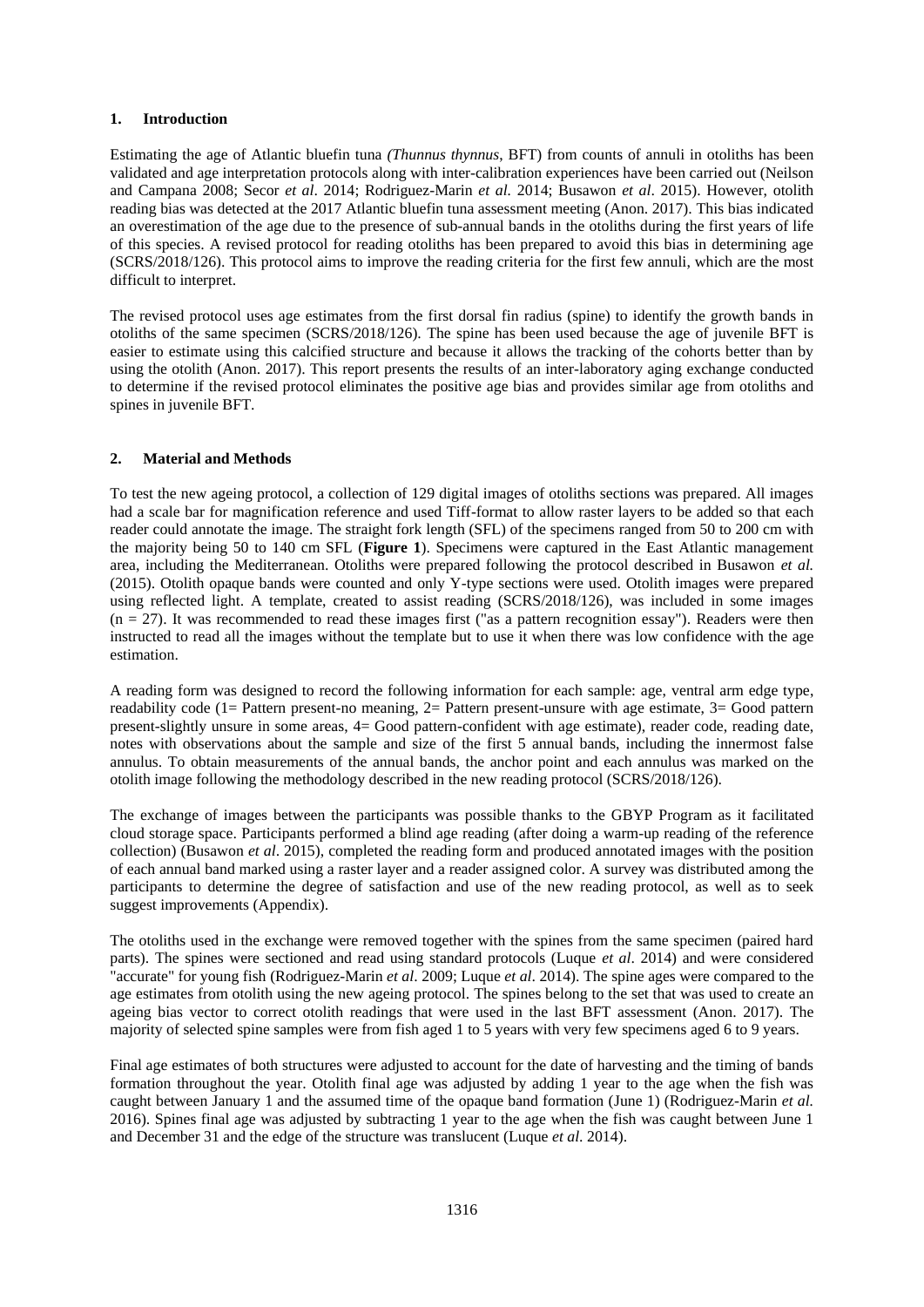Diagnosis of paired age agreement was evaluated by precision indices through age bias graphs, Coefficient of Variation (CV), Average Percent Error (APE) and Evans-Hoenig and Bowker tests of symmetry (Campana *et al*. 1995, McBride 2015). FSA, R package version 0.8.20 (Ogle 2018) was used for the analysis.

### **3. Results**

The exchange involved 14 experienced otolith readers from 10 institutions in Australia, Canada, Italy, Japan, Spain, Turkey and USA. Precision and symmetry tests were estimated by reader for all data ( $n = 129$ ) and for spines aged up to 5 years ( $n = 115$ ). CV ranged between 8.1 and 23.9. APE values range from 5.7 and 16.9 (**Table 1**). These values show moderate precision as only one third of the readers had CV values lower than 10. The precision of the samples aged up to 5 years is slightly lower than that obtained from using all the samples. On the other hand, it slightly improves the symmetry  $(p < 0.01)$ . The mode of each sample age from all readers was called the "modal age" and was represented against spines age. CV and APE values of this modal age were precise and paired readings did not show bias (**Table 1**). Most of the readers showed no bias or slight bias in the agreement between paired ages (**Table 1**).

The age bias graphs by reader showed that as age increased, otoliths ages tended to be higher than spine age (**Figure 2**). This occurs mostly from age 6, where the number of samples is very small. This difference is more pronounced in readers that showed paired age bias. Only the two readers with the lowest precision showed systematic higher age estimates from spines compared to otoliths (**Figure 2**). The age bias graph of the modal age from otoliths showed good agreement with the age from the spine in age classes with sufficient sample size, i.e. between 1 and 5 years (from age 5, most ages have less than 5 samples). The biggest disagreement occurred at age 5, but it was less than half a year (**Figure 3**).

The confidence in readings, measured as readability code, showed no relationship with precision (**Table 1**). Reading confidence increased from age 1 to 5 and then dropped at higher ages (**Figure 4**).

The measurements of otolith annuli by reader showed that most located the annuli in the same locations along the ventral arm of the otolith section, showing a consistency in the measurements of the first five increments (**Figure 5**). Extreme values were also seen in some readers, and other readers displayed great variability in the measurements of the bands. As an example, the frequency distribution graph of the size of the annuli for the agers with highest and lowest CV was constructed (**Figure 6**), which indicates that the reader with the lowest precision had bimodal distributions for some of the annual bands.

The boxplot of the first bands measurements by spine age by all readers showed similarity in the size of the first annuli among age groups (**Figure 7**). Monthly formation of edge type showed an increasing trend of the opaque edge percentage in summer months, reaching values slightly above 50% in September (**Figure 8**).

### **4. Discussion**

The purpose of this otolith exchange was determine if the new reading protocol reduced the bias in the otolith reading for juveniles BFT detected in the 2017 stock assessment (Anon. 2017). The bias was only for approximately 1 year, but it is important for the correct tracking of cohorts and, therefore, it is vital for the use of age-structured population models.

The CV values of the readers are moderately precise, which indicates the difficulty of reading otoliths of BFT juveniles, as has already been described (Clear *et al*. 2002; Rodriguez-Marin *et al.* 2007; Busawon *et al*. 2015). The age bias graphs by reader showed a higher age estimated from otoliths compared to that from spines, but this only occurs at ages over 5 years, where samples sizes are very low. This finding is unexpected since once the first annual bands are determined, the remaining bands are easier to identify and, therefore, this bias should not be present. It is possible that it is simply because these samples are not easy to read (poor preparations), and in fact the readability score of these samples over 5 years decreases drastically. In addition, symmetry tests, which are very sensitive to bias (McBride 2015), do not detect paired age bias in many of the readers for paired ages up to 5 years. Therefore, older ages agreement should be interpreted with caution. An enlarge of compared ages should be considered by reading a sufficient number of paired samples.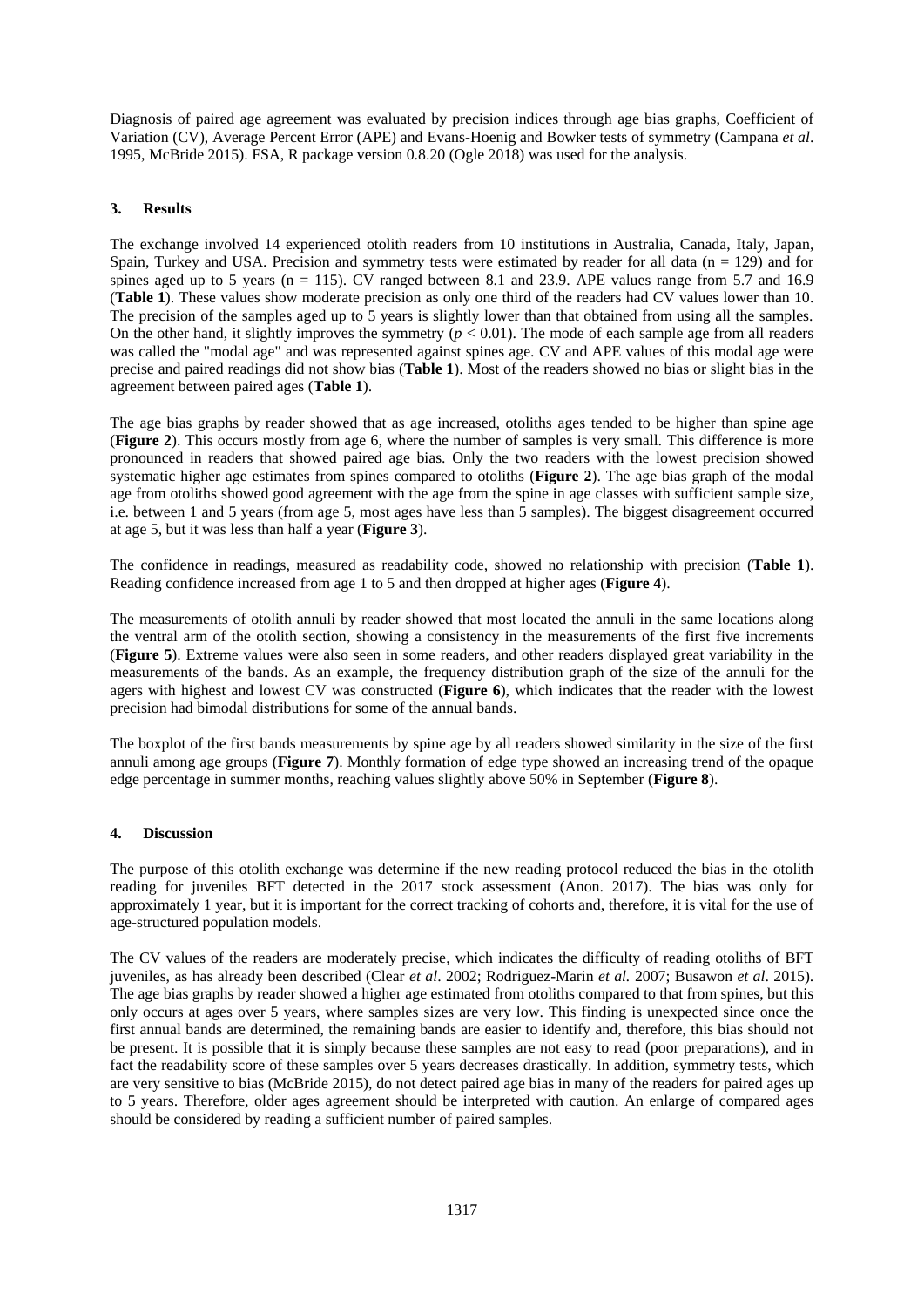Some agers had difficulty following the new protocol despite being experts, which indicates that it is necessary to improve it. The type of light used to obtain the images can also influence, since several readers were more accustomed to transmitted light than to reflected. Thus, for example, both readers with less precision showed a systematic overestimation of spine age (**Figure 2**). This was probably due to the fact that both readers were mis-assigning the innermost false annulus as the first annulus. Indeed, when we analyze the measurements of the annual bands per reader, we can see that both gave exceptionally large measurements to the false and the first annulus (**Figure 5**). In the case of these two readers, it was because they had difficulty identifying the anchor point from which the measurements were taken, and that they did not usually use the scale bar for the identification of the first annual band. The mistake in the allocation of the first bands, resulted in errors in the counting of the following bands.

When the modal age of all readers is used, a good agreement is found between the ages of the otoliths and the spines up to five years. This modal age represents, to some extent, the reading criterion of the new protocol. Therefore, this exercise represents a step forward in getting reliable age estimations of young BFT using otoliths, raising the importance of having a common criterion in the interpretation of the bands deposited between the first and second inflections of the otolith section.

The measurements of otolith annulus have not been used until now in the age reading exchanges for this species, and are a useful tool to quantify differences in the interpretation of calcified structures. **Figure 5** shows that there were some readers with extremely low or high values, or great variability in the measurements of annuli. This may be due to the application of a different interpretation criterion or to methodological differences such as the location of the anchor point or the way that bands were measured. These extreme measurements were mainly due to these last two reasons. Annuli measurement also help determine if there are age interpretation errors, thus, when representing the annuli size frequency distribution of the first and last ager in order of lower to higher CV, it was appreciated that the reader with higher CV showed a bimodal distributions in some annuli, which should not happen (**Figure 6**).

The size of the annual bands should be the same regardless of the age of the individual, and this is what was seen, in general, in the whole set of readers (**Figure 7**). This finding increases confidence in the ageing procedure.

Present results in monthly formation of edge type, translucent or opaque, showed an increasing opaque edge presence in summer months (**Figure 8**). Values greater than 50% for opaque edges were also found by Rodriguez-Marin *et al*. (2016), with a much larger sampling. In any case, these percentages remain inconclusive and winter sampling is still lacking. Sampling in winter is difficult as most fisheries of this species operate from spring to autumn. The interpretation of the edge type has been addressed in this new protocol, but it is clear that it has not made a contribution that improves its identification, and this has been recognized by the exchange participants in the survey on the new protocol. A better criteria for and improvement in the assignment of edge type (opaque or translucent) is needed. It was suggested to use the same criterion as for southern bluefin tuna (*Thunnus maccoyii*), where an opaque zone is only counted if it is completed (translucent material is visible at the edge) and edge type is recorded by noting the state of completion of the last zone in the edge. Using images as examples can also help.

The results of the survey show that readers value the new protocol in a satisfactory way, including aspects such as the use of the selected location for counting and marking the annual bands and performing measurements of the annual bands. The anchor point that serves as a starting point for taking measurements has generally been easy to locate for most readers, but other options have been suggested for locating the anchor point and for measuring annuli in other way. The results show that in spite of the difficulty in measuring bands in the otolith sections, it is possible to do, and the option used in the new protocol has been easy to implement. The use of a reference scale measurement to identify the first annual band is still an important aid in reading otoliths, however, it may not be necessary for all readers.

The use of reference measurements to identify the annual bands should not be considered a constriction when reading, but the truth is that is not the same to read otoliths from juveniles than from big adults. In the small BFT otoliths there are so few references in the shape of the otolith (for example 2nd inflection), that it is difficult to know what to count when there are multiple bands. Whereas in adults, there is a frame of reference (2nd inflection) and clear annual bands. The new protocol template with the reference measurements of the first bands establish the deposition pattern of the first annuli, including the gradual decrease of the distance between them. Therefore, it can assist annuli assignment in difficult-to-read samples.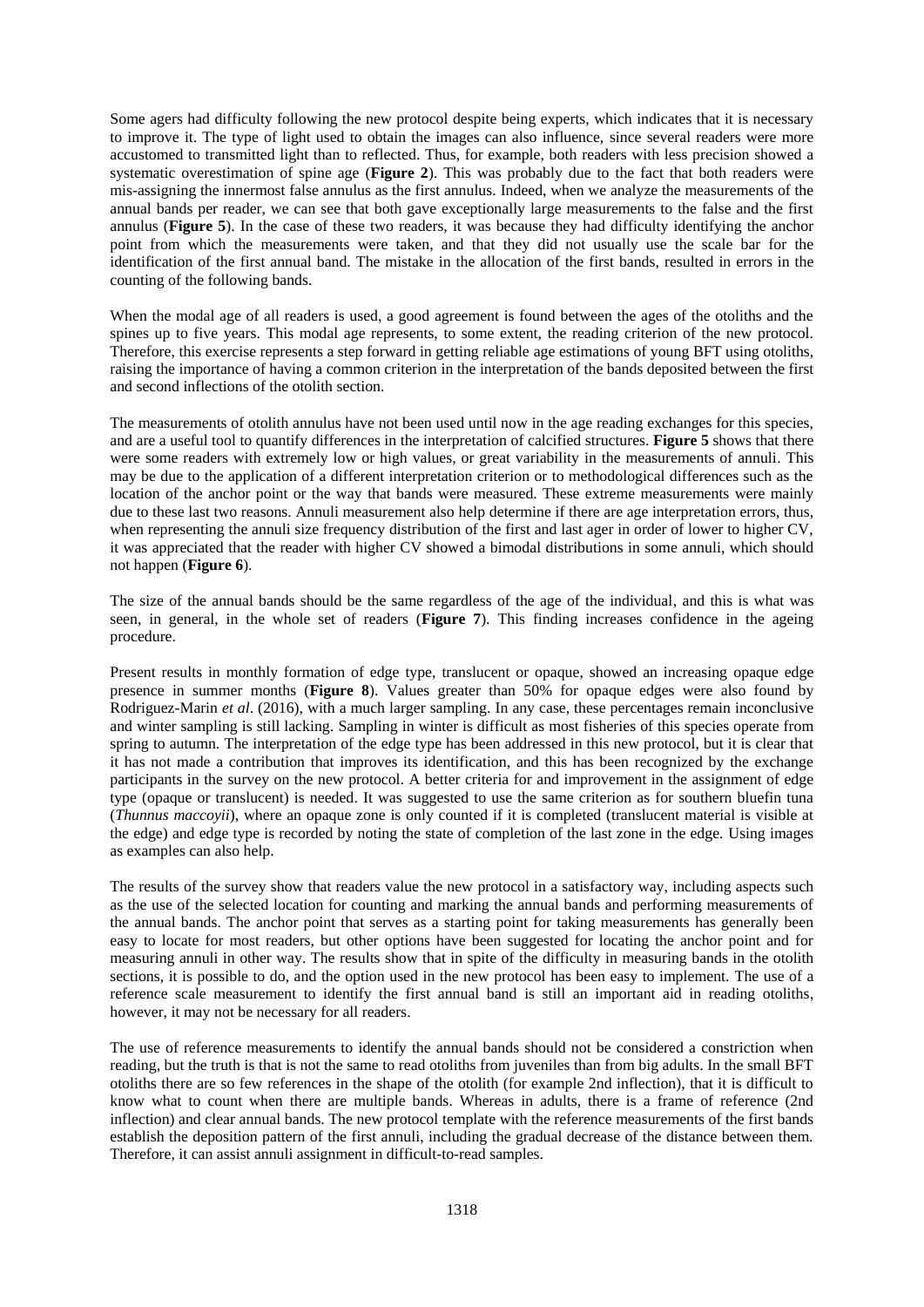#### **Conclusions**

- 1. This exchange represents a step forward in minimizing bias in age estimations of young BFT using otoliths. The bias identified in ages >5 needs to be further investigated.
- 2. Annual band reference measurements are a useful tool to help identify the first few annuli (including the false innermost one).
- 3. Obtaining annual band measurements during otolith reading is useful for control quality of age estimates. A consensus is needed to improve the definition of the measurement of the annual bands in the otolith sections (including the location of the anchor point or origin of the measurement).
- 4. It is necessary to improve the description / completion state of the edge type on the ventral arm of the otolith section. It is necessary to increase the winter samples so that the annual deposition cycle of the translucent and opaque bands can be established.
- 5. A new reference collection incorporating samples aged with the revised reading protocol is needed.
- 6. It is necessary to quantify the differences in reading between the old protocol (Busawon *et al.* 2015) and the new one (SCRS/2018/126), this will allow the calculation of correction factors to enable the use of the age length keys developed so far.
- 7. To achieve the subjects identified above, it is advisable to conduct an ageing workshop.

#### **Acknowledgements**

This work was partially supported by the Spanish data collection programme within the EU Fisheries Data Collection Framework (DCF). We thank the Department of Large Pelagics Fish of the Spanish Institute of Oceanography in the C.O. of A Coruña for sharing their ftp storage server. We also would like to thank ICCAT Atlantic Wide Research Programme for Bluefin Tuna (GBYP), funded by the European Community, Canada, Croatia, Japan, Norway, Turkey, United States, Chinese Taipei and the ICCAT Secretariat, for contributing with calcified structures samples.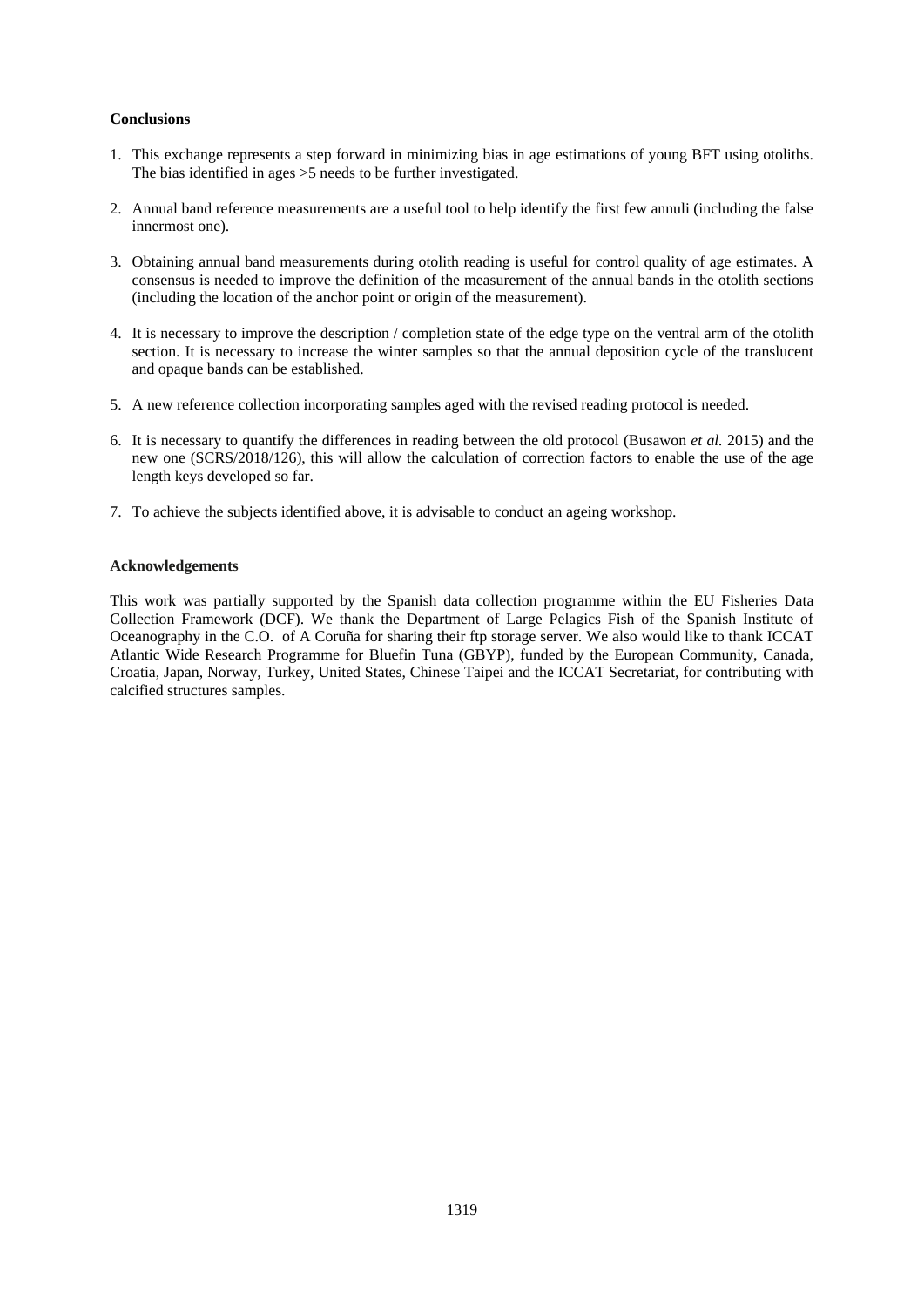#### **References**

- Anonymous. 2017. Report of the 2017 ICCAT bluefin stock assessment meeting (Madrid, July 2017). SCRS/2017/010.
- Busawon, D.S., Rodriguez-Marin, E., Luque, P.L., Allman, R., Gahagan, B., Golet, W., Koob, E., Siskey, M., Ruiz, M., Quelle, P. 2015. Evaluation of an Atlantic bluefin tuna otolith reference collection. Collect Vol Sci Pap ICCAT 71: 960-982.
- Campana, S.E.; Annand, M.C.; Mcmillan, J.I. 1995. Graphical and statistical methods for determining the consisteny of age determinations. Transactions of the American Fishery Society. 124:131-138.
- Clear, N., Francis, M., Tsuji, S., Krusic-Golub, K., Itoh, T., Tzeng, W., Sutton, C., Findlay, J., Hirai, A., Shiao, J., Omote, K., An, D. 2002. A manual for age determination of southern bluefin tuna *Thunnus maccoyii*, Otolith sampling, preparation and interpretation, Direct Age Estimation Workshop CCSBT, Aust.
- Luque, P.L., Rodriguez-Marin, E., Ruiz, M., Quelle, P., Landa, J., Macias, D., Ortiz de Urbina, J.M. 2014. Direct ageing of *Thunnus thynnus* from the east Atlantic and western Mediterranean using dorsal fin spines. J Fish Biol 84, 1876-1903.
- McBride. R.S. 2015. Diagnosis of paired age agreement: a simulation of accuracy and precision effects. ICES J Mar Sci; doi:10.1093/icesjms/fsv047.
- Neilson, J. and S. Campana. 2008. A validated description of age and growth of western Atlantic bluefin tuna (*Thunnus thynnus*). Can. J. Fish.Aquat. Sci. 65: 1523-1527.
- Ogle, D.H. 2018. FSA: Fisheries Stock Analysis. R package version 0.8.20.
- Rodríguez-Marín, E., Clear, N., Cort Basilio, J.L., Megalofonou, P., Neilson, J.D., Neves dos Santos, M., Olafsdottir, D., Rodríguez-Cabello, C., Ruiz, M., Valeiras, J. 2007. Report of the 2006 ICCAT. Workshop for bluefin tuna direct ageing. Collect. Vol. Sci. Pap. ICCAT 60, 1349-1392.
- Rodriguez-Marin E., Di Natale A., Quelle P., Ruiz M., Allman R. , Bellodi A., Busawon D., Farley J., Garibaldi F., Ishihara T., Koob E., Lanteri L., Luque P.L., Marcone A., Megalofonou P., Milatou N., Pacicco A., Russo E., Sardenne F., Stagioni M., Tserpes G. and Vittori S. 2014. Report of the age calibration exchange within the Atlantic Wide Research Programme for bluefin tuna (GBYP). SCRS/2014/150.
- Rodriguez-Marin, E., Ortiz de Urbina, J.M., Alot, E., Cort, J.L., De la Serna, J.M., Macias, D., Rodríguez-Cabello, C., Ruiz, M., Valeiras, J. 2009. Tracking bluefin tuna cohorts from east Atlantic Spanish fisheries since the 1980s. Collect. Vol. Sci. Pap. ICCAT 63, 121-132.
- Rodriguez-Marin, E., Quelle, P., Ruiz, M., Luque, P. 2016. Standardized age-length key for east Atlantic and Mediterranean bluefin tuna based on otoliths readings. Collect. Vol. Sci. Pap. ICCAT 72: 1365-1375.
- Rodriguez-Marin E., Quelle P., Busawon D. and Hanke, A. 2018. New protocol to avoid bias in otolith readings of Atlantic bluefin tuna juveniles. SCRS/2018/127.
- Secor, D.H., Allman, R., Busawon, D., Gahagan, B., Golet, W., Koob, E., Luque, P.L., Siskey, M. 2014. Standardization of otolith-based ageing protocols for Atlantic bluefin tuna. Collect Vol Sci Pap ICCAT. 70: 357-363.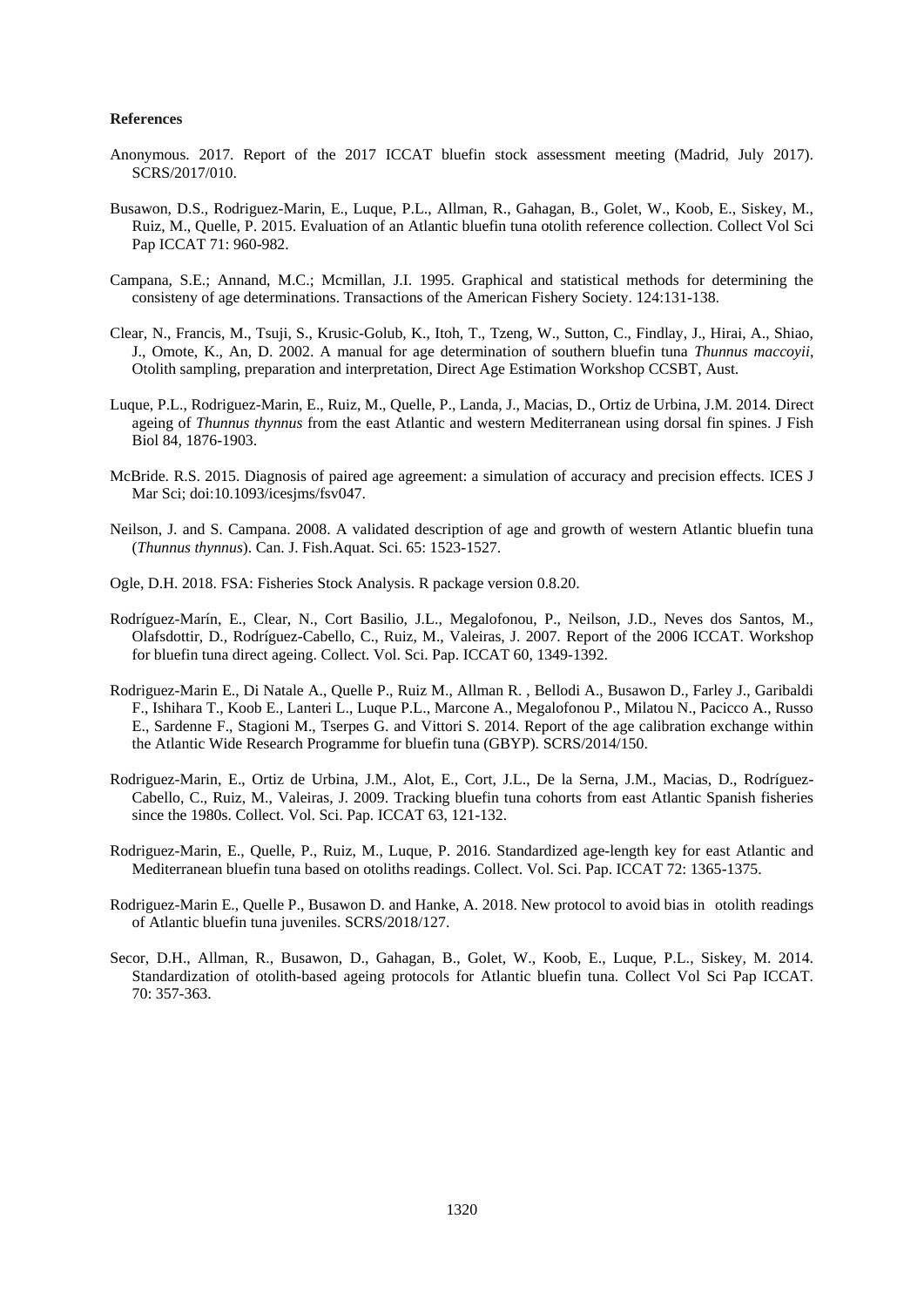Table 1. Diagnosis of paired age agreement for all data (n = 129) and for spines aged up to 5 years (n = 115). Precision indices: CV = Coefficient of Variation, APE = Average Percent Error, readability score and Symmetry tests: bias = significant differences in both Evans-Hoenig and Bowker tests, slight bias = significant differences in at least one of the tests, no bias = no significant differences,  $p < 0.01$ . Readers were ordered according to the CV.

|                          | All data ( $n = 129$ ) |            |                      |                  | Only spines aged up to 5 years ( $n = 115$ ) |            |                      |                  |
|--------------------------|------------------------|------------|----------------------|------------------|----------------------------------------------|------------|----------------------|------------------|
| Reader                   | CV                     | <b>APE</b> | Readability<br>score | Symmetry<br>test | CV                                           | <b>APE</b> | Readability<br>score | Symmetry<br>test |
| 14                       | 8.1                    | 5.7        | 2.7                  | slight bias      | 8.1                                          | 5.7        | 2.7                  | no bias          |
| 1                        | 8.6                    | 6.1        | 2.8                  | slight bias      | 9.0                                          | 6.4        | 2.9                  | slight bias      |
| 6                        | 8.6                    | 6.1        | 1.9                  | no bias          | 8.8                                          | 6.2        | 1.9                  | no bias          |
| 7                        | 8.9                    | 6.3        | 2.8                  | no bias          | 9.2                                          | 6.5        | 2.8                  | no bias          |
| 9                        | 9.6                    | 6.8        | 2.2                  | no bias          | 9.3                                          | 6.6        | 2.2                  | no bias          |
| 12                       | 10.4                   | 7.4        | 2.9                  | no bias          | 10.3                                         | 7.3        | 2.9                  | no bias          |
| 2                        | 10.6                   | 7.4        | 2.3                  | slight bias      | 11.1                                         | 7.8        | 2.3                  | no bias          |
| 3                        | 10.6                   | 7.5        | 2.9                  | no bias          | 10.9                                         | 7.7        | 2.9                  | no bias          |
| 10                       | 12.8                   | 9.0        | 3.0                  | bias             | 13.5                                         | 9.5        | 3.0                  | bias             |
| 11                       | 14.5                   | 10.3       | 2.6                  | no bias          | 14.1                                         | 10.0       | 2.7                  | no bias          |
| 13                       | 15.1                   | 10.7       | 2.9                  | bias             | 15.9                                         | 11.2       | 2.9                  | bias             |
| 8                        | 18.3                   | 12.9       | 2.3                  | slight bias      | 19.7                                         | 14.0       | 2.2                  | slight bias      |
| 4                        | 21.4                   | 15.1       | 2.5                  | bias             | 22.4                                         | 15.9       | 2.5                  | bias             |
| 5                        | 23.1                   | 16.4       | 2.4                  | bias             | 23.9                                         | 16.9       | 2.4                  | bias             |
| Average                  | 12.9                   | 9.1        | 2.6                  |                  | 13.3                                         | 9.4        | 2.6                  |                  |
| Modal age<br>all readers | 4.5                    | 3.2        | 3                    | no bias          | 4.5                                          | 3.1        | 3                    | no bias          |



**Figure 1**. Size distribution of the Atlantic bluefin tuna used for this study.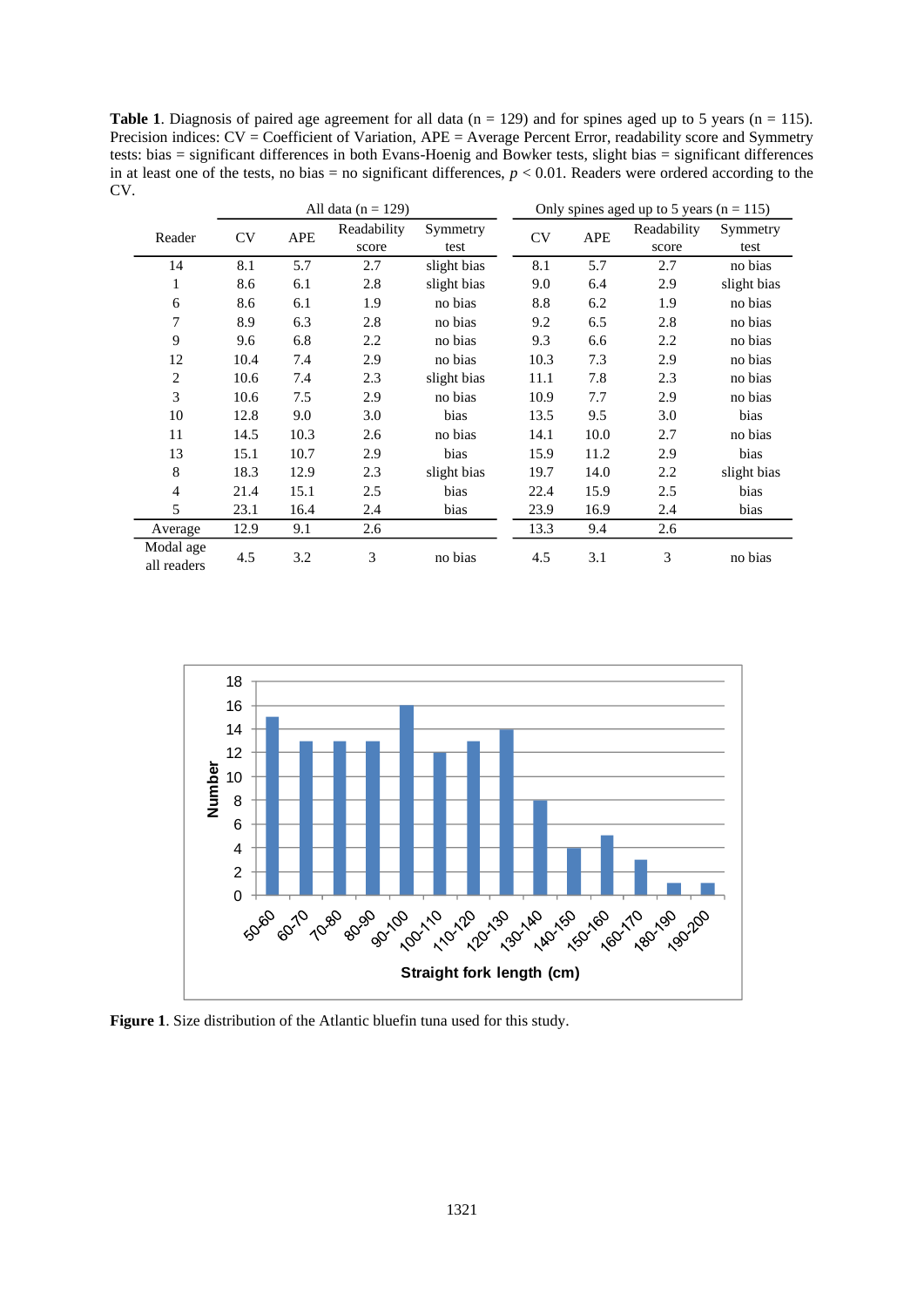

Figure 2. Age bias graphs (spine age minus otolith age) by reader. The number of samples per age class appears at the top and right of the graph. Graphs were ordered from top to bottom by increasing CV value.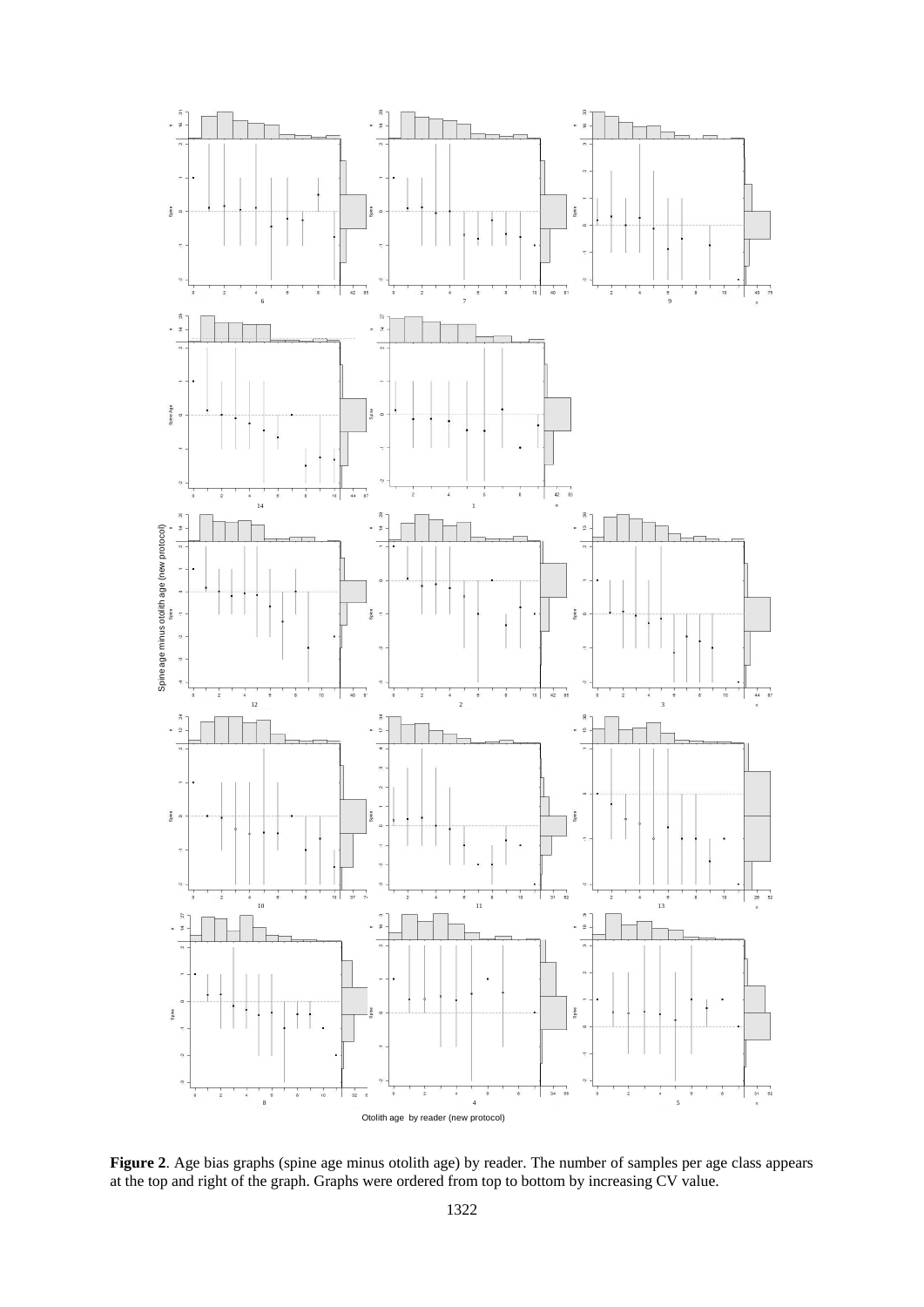

**Figure 3**. Age bias graphs. Age of the spine minus otolith modal age from all readers. The number of samples per class appears at the top and right of the graph.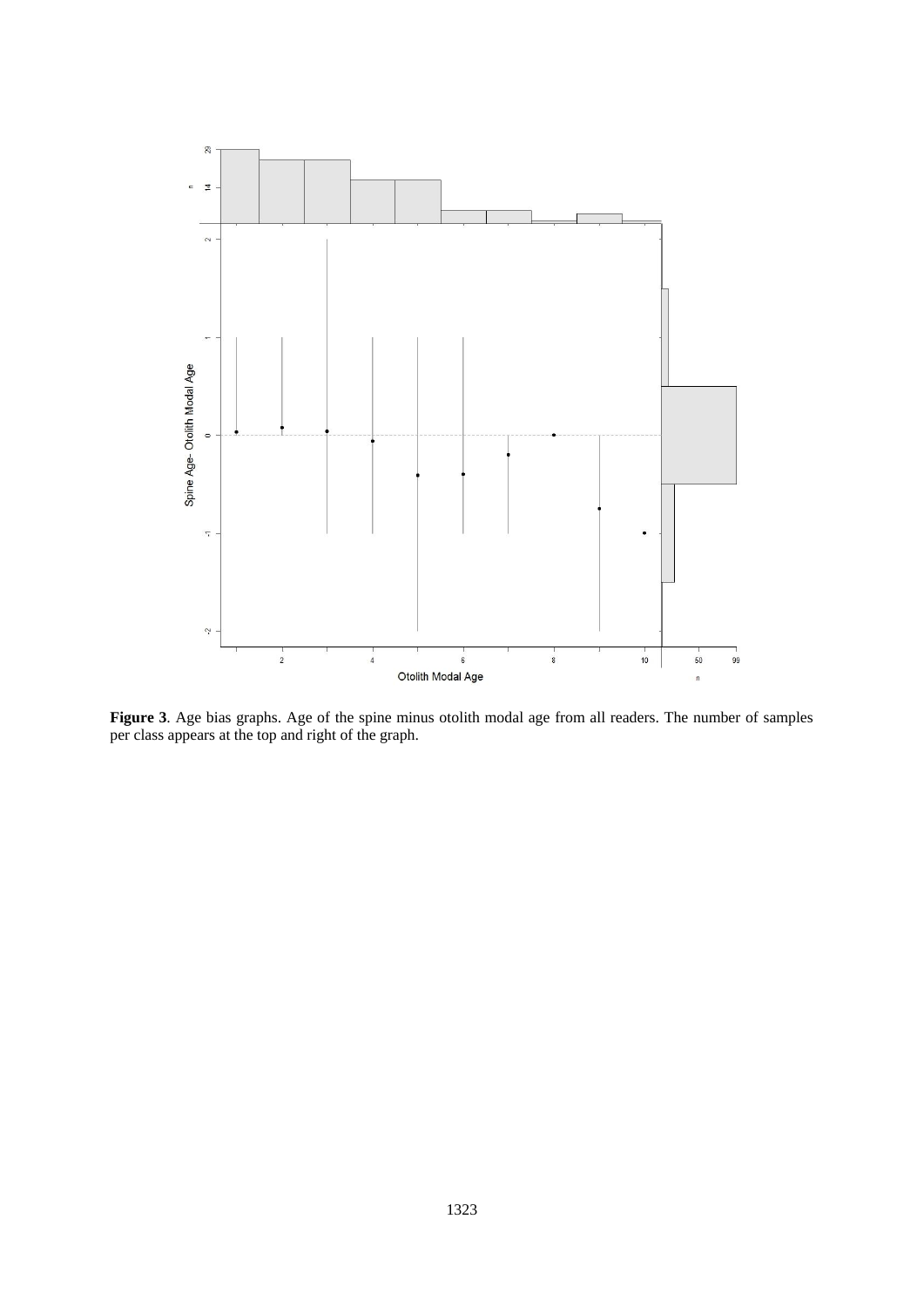



**Figure 4**. Mean readability score obtained from all the readers by spine age.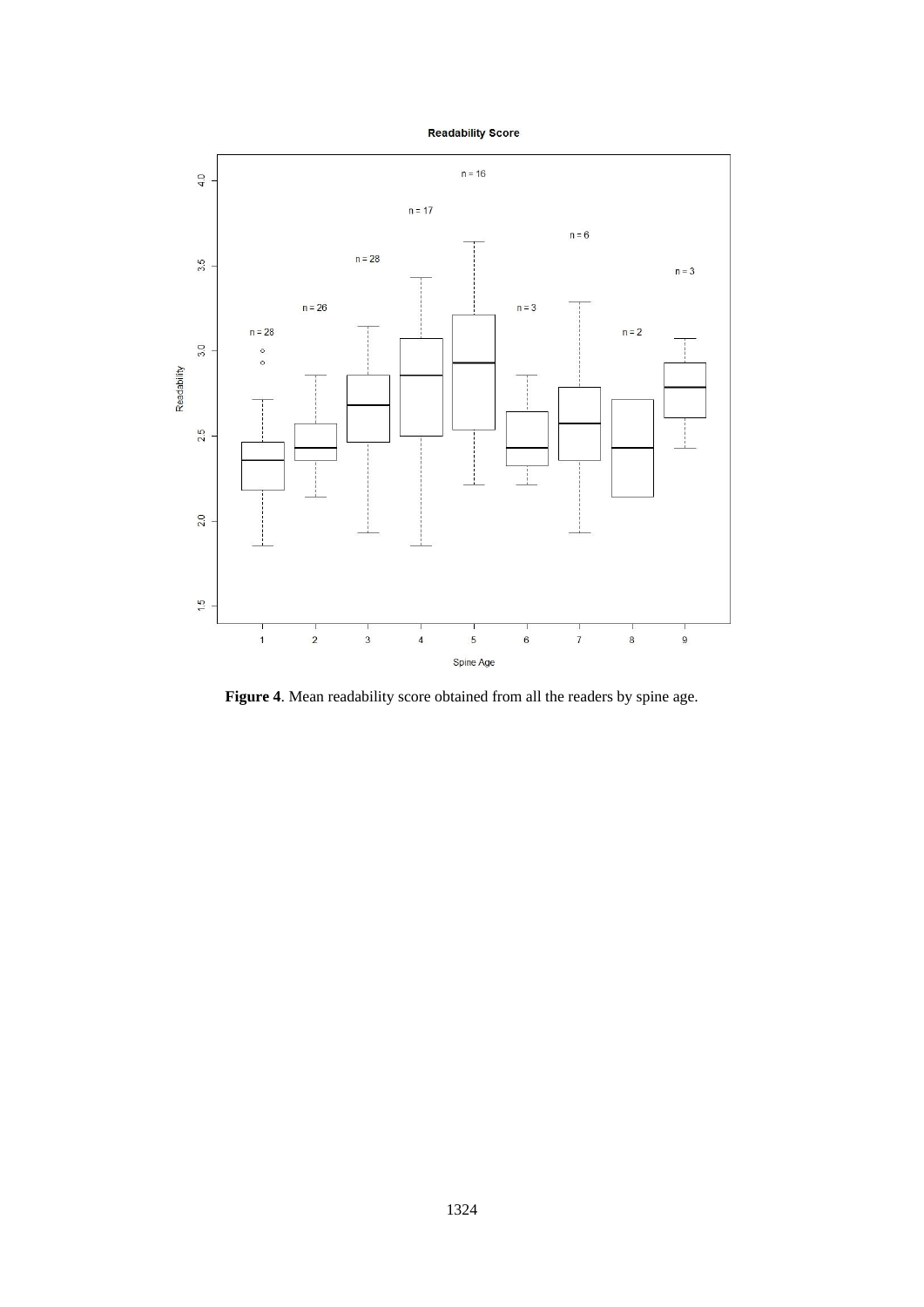

**Figure 5**. Box plot of first five annual and innermost sub-annual band measurements by reader. Solid and dashed horizontal lines represent the average and the standard deviation of each annulus from new protocol reference measurements table (SCRS/2018/126).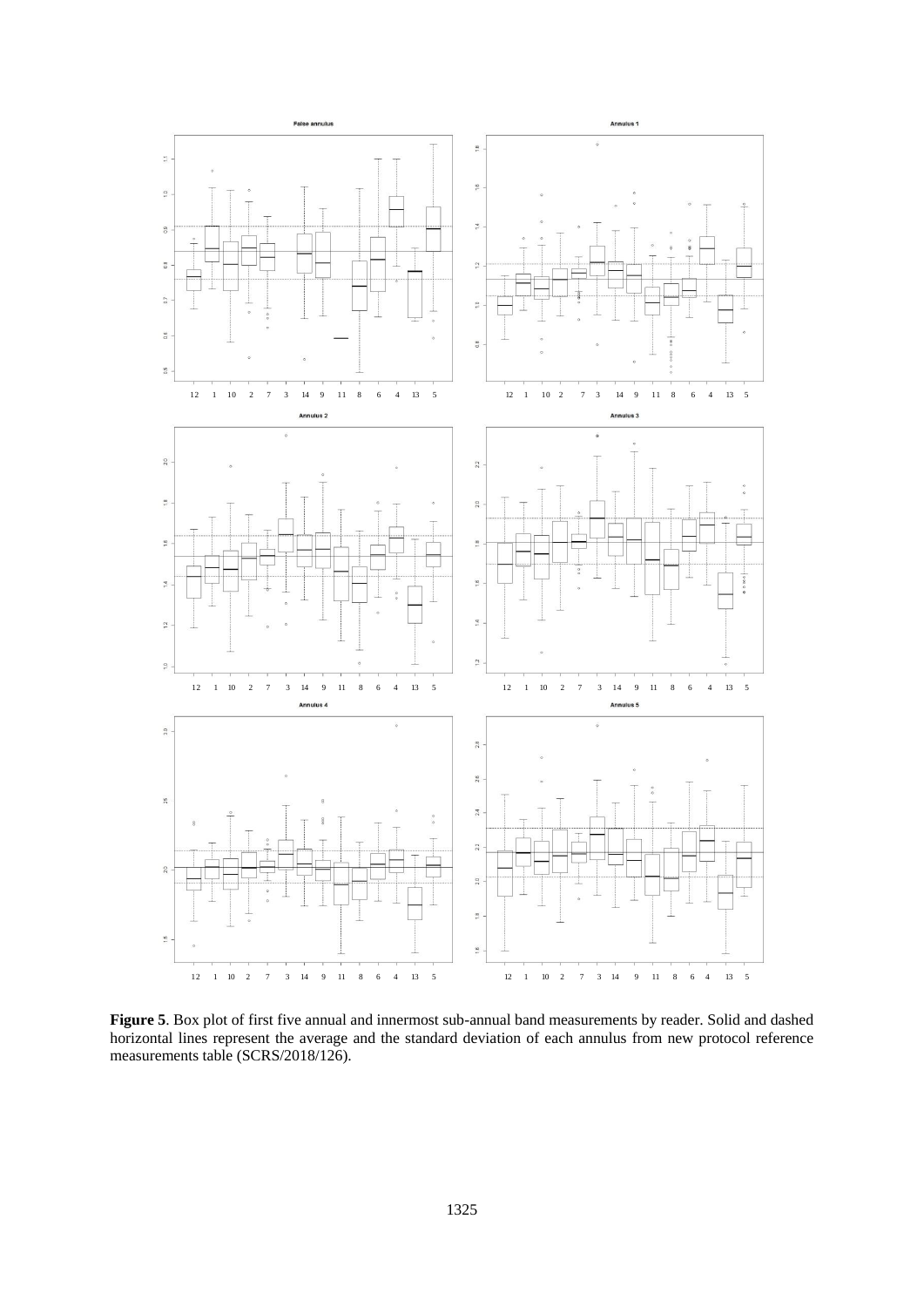

**Figure 6**. Frequency distribution of the first six annulus measurements, including the innermost false annulus. Left and right for the readers with the highest and lowest CV, respectively. Distance from the anchor point to the opaque band in mm.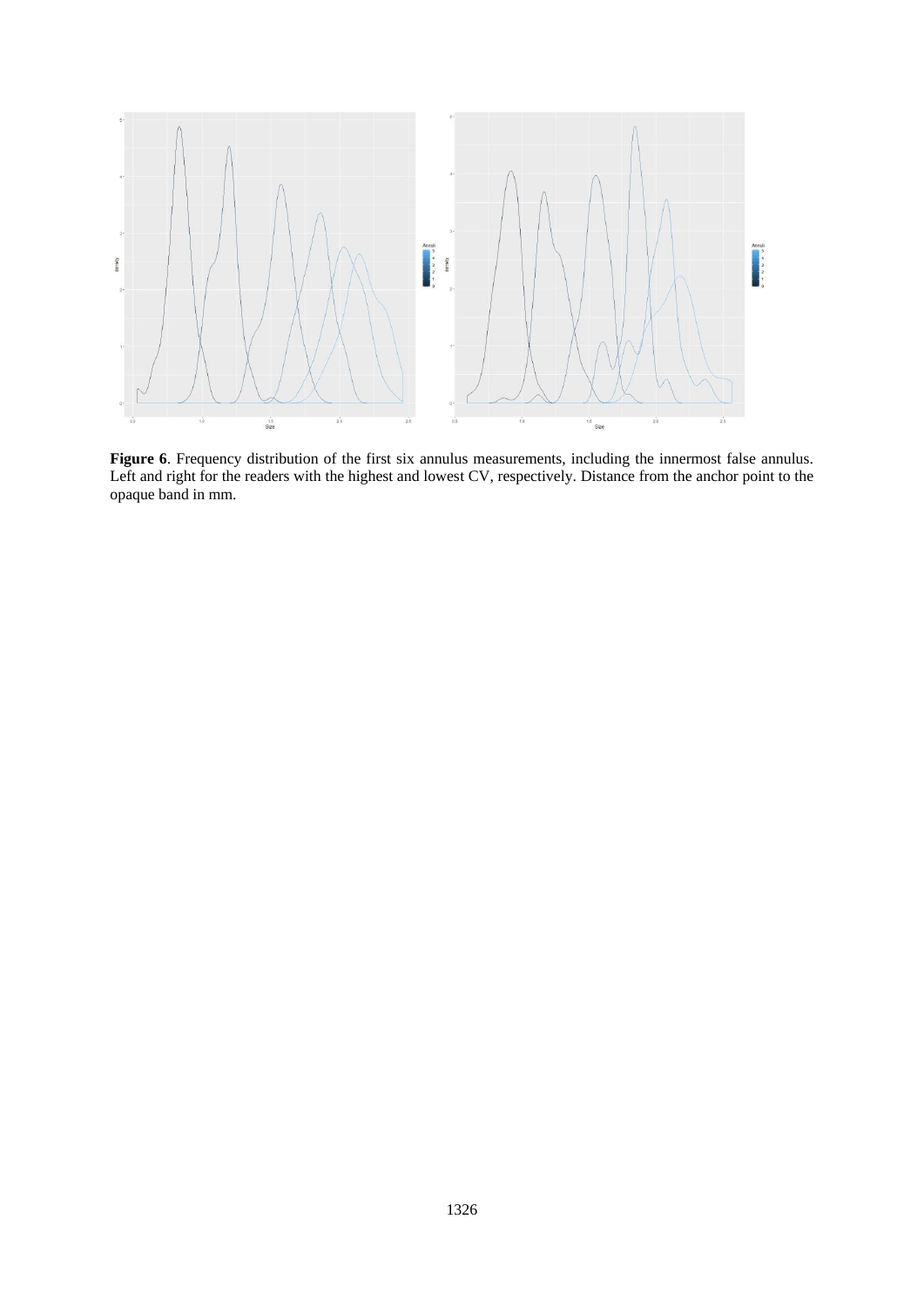

**Figure 7**. Box-plot of the distance of the first five annual and innermost sub-annual bands from the anchor point by spine age by all readers. Solid and dashed horizontal lines represent the average and the standard deviation of each annulus from new protocol reference measurements table (SCRS/2018/126).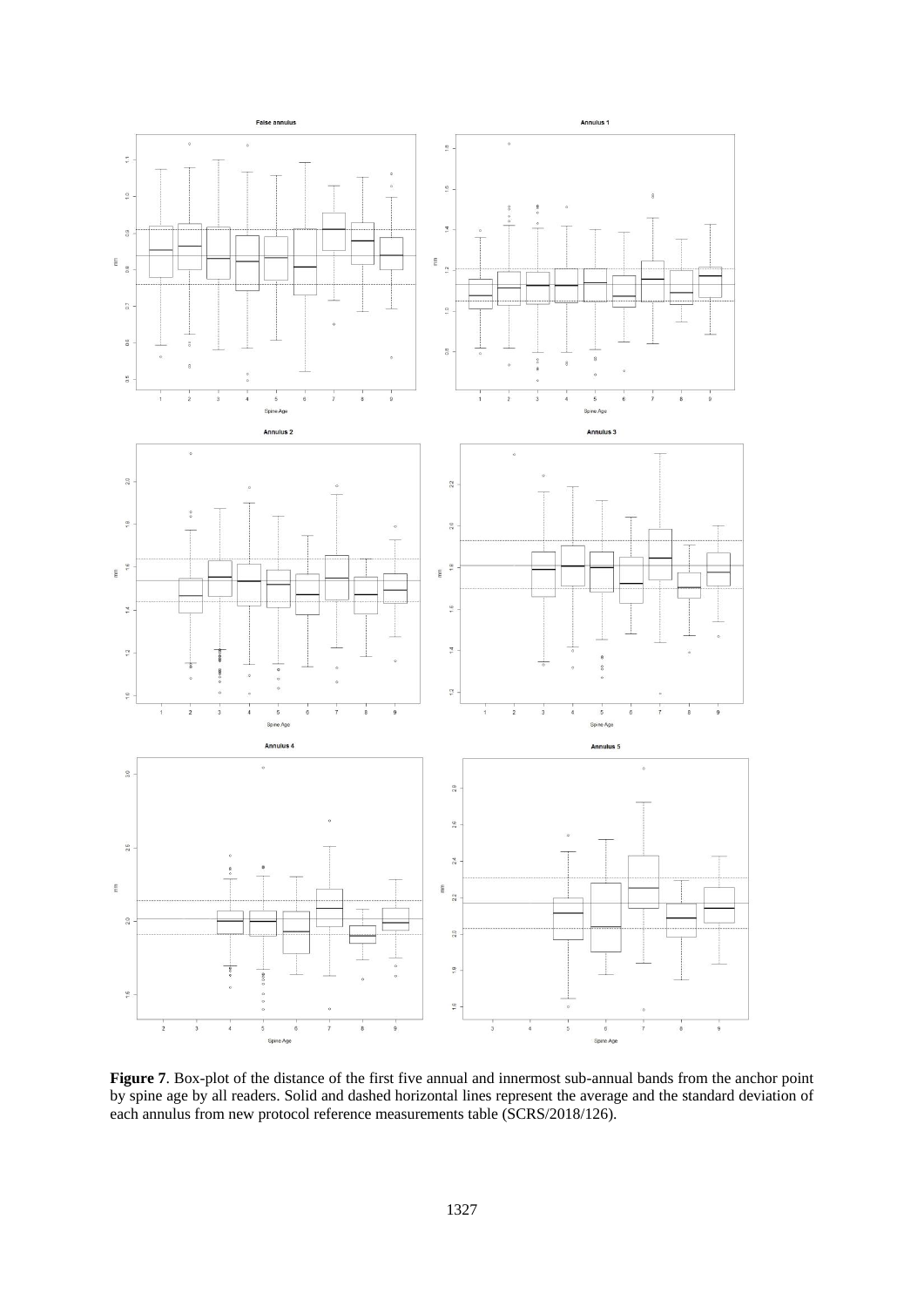

**Figure 8**. Monthly edge type assignment from the otoliths used in the exchange (percentage by month from all agers). The opaque edge is represented in dark gray and the translucent in light gray. The width of the columns represents the number of samples (months with less than 6 samples are not included).